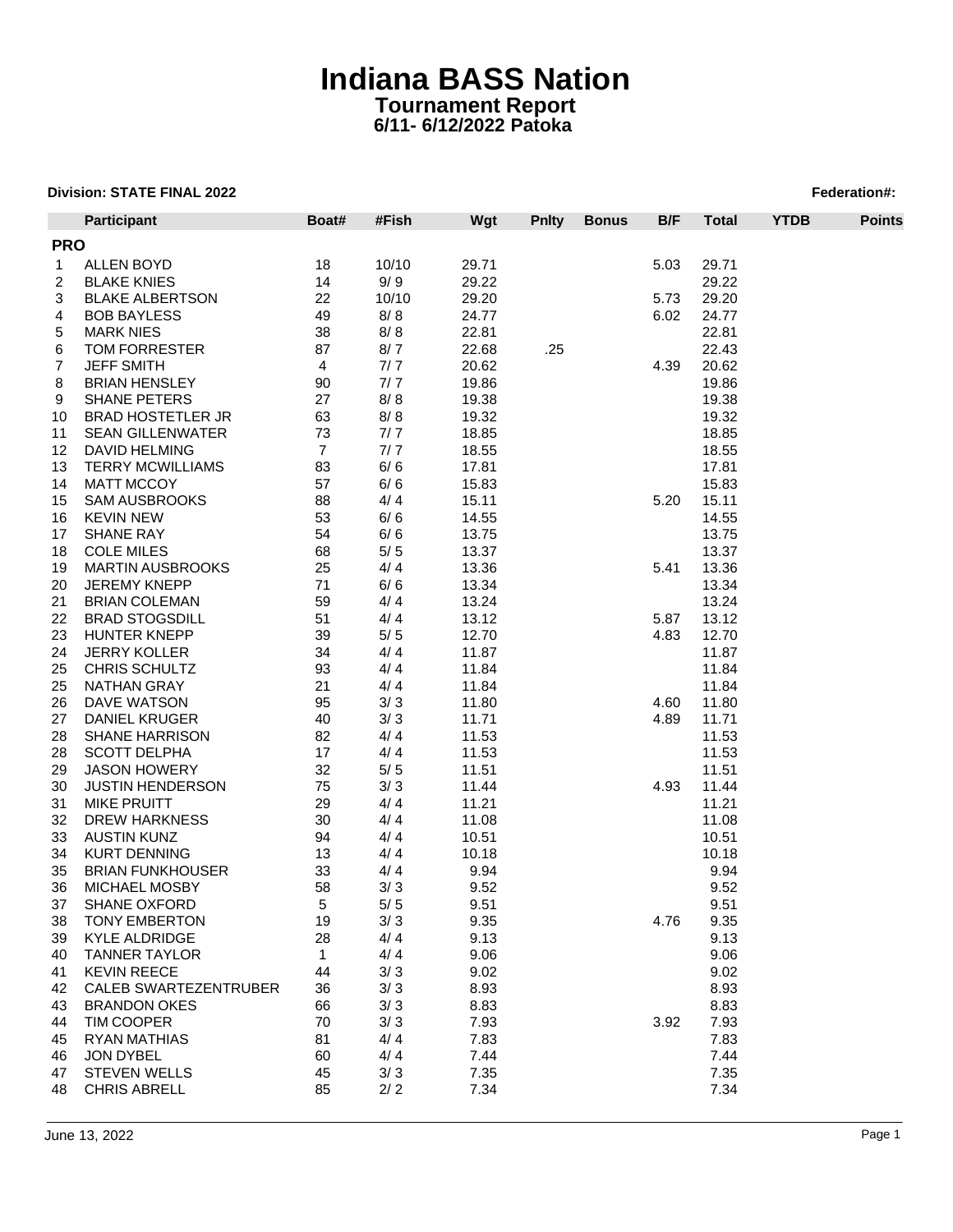| <b>PRO</b><br>3/3<br>7.32<br>7.32<br><b>JOSH COLE</b><br>72<br>49<br><b>NICK UEBELOR</b><br>80<br>2/2<br>7.18<br>7.18<br>50<br>78<br>3/3<br>7.14<br>7.14<br>51<br><b>ISAIAH SWARTZENTRUBER</b><br>52<br>5/5<br>6.91<br><b>KEVIN ALLEN</b><br>61<br>6.91<br>53<br><b>ROD KEEL</b><br>41<br>3/3<br>6.68<br>6.68<br><b>GEORGE BROWN</b><br>8<br>6/6<br>6.61<br>6.61<br>54<br>6.59<br>6.59<br><b>CHAD STARRETT</b><br>47<br>4/4<br>55<br>3/3<br><b>WILLIAM CLARK</b><br>3<br>6.38<br>6.38<br>56<br>$2/2$<br>5.89<br>ROBERT FOXWORTHY<br>55<br>5.89<br>57<br>62<br>4/4<br>5.51<br>5.51<br>58<br>CALVIN DAVIDSON<br>67<br>5.51<br><b>ROB GARDNER</b><br>2/2<br>5.51<br>59<br><b>GIUSEPPE CAVALETTO</b><br>74<br>3/3<br>5.24<br>5.24<br>60<br>23<br>2/2<br>5.17<br>5.17<br>61<br>DON CASE<br><b>MEL HEDRICK</b><br>56<br>2/2<br>4.87<br>62<br>4.87<br>1/1<br>4.52<br>4.52<br>63<br><b>JARED ROBINSON</b><br>26<br>4.39<br>4.39<br><b>CHRIS WILKINSON</b><br>10<br>4/4<br>64<br>1/1<br><b>MIKE VERTESCH</b><br>50<br>4.00<br>4.00<br>1/1<br>3.86<br>3.86<br>DANIEL BOWLING<br>69<br><b>CURT HUGHES</b><br>91<br>1/<br>4.01<br>.25<br>3.76<br>2/2<br>3.64<br><b>TIMOTHY CLARK</b><br>86<br>3.64<br>35<br>2/1<br>3.53<br><b>CALEB CARNES</b><br>3.78<br>.25<br>2/2<br>DALE WALTON<br>11<br>3.16<br>3.16<br>1/1<br><b>BOB STERRETT</b><br>31<br>3.14<br>3.14<br><b>DEREK MASTERS</b><br>76<br>1/1<br>2.94<br>2.94<br>1/1<br><b>BRANDON BARRETT</b><br>24<br>2.48<br>2.48<br>$\overline{\mathbf{c}}$<br>1/1<br>2.39<br><b>AARON MUDD</b><br>2.39<br>$2/2$<br>2.37<br>2.37<br>16<br>ETHAN HILL<br><b>KOREY MEADOWS</b><br>9<br>1/1<br>2.29<br>2.29<br>2.04<br><b>CHRIS RHODES</b><br>77<br>2/2<br>2.04<br>52<br>2/2<br>2.02<br><b>ERIC CAMDEN</b><br>2.02<br>92<br>2/2<br>1.98<br>1.98<br><b>DUSTIN TOLBERT</b><br>79<br>2/2<br>1.90<br>ANDY EATON<br>1.90<br><b>KYLE ALCORN</b><br>2/2<br>1.79<br>1.79<br>89<br>1.72<br>RODNEY BOLTE<br>15<br>2/2<br>1.72<br>2/2<br>1.45<br>1.45<br><b>JOSHUA BROWN</b><br>48<br>.00<br><b>ERIC HARDESTY</b><br>42<br>.00<br><b>BRIAN ROBERTS</b><br>12<br>.00<br>.00<br>.00<br><b>GEORGE SEYMOUR</b><br>20<br>.00<br>6<br>.00<br><b>TIM STILLIONS</b><br>.00<br><b>JIM STOUT</b><br>37<br>.00<br>.00<br><b>TRISTAN WAGLER</b><br>43<br>.00<br>.00<br><b>JILL KNIES</b><br>65<br>.00<br>.00<br><b>BILL BUCKNER</b><br>84<br>.00<br>.00<br><b>BUD MARTIN</b><br>.00<br>.00<br>46<br>.00<br>64<br>.00 |    | Participant         | Boat# | #Fish | Wgt | <b>Pnity</b> | <b>Bonus</b> | B/F | <b>Total</b> | <b>YTDB</b> | <b>Points</b> |
|-------------------------------------------------------------------------------------------------------------------------------------------------------------------------------------------------------------------------------------------------------------------------------------------------------------------------------------------------------------------------------------------------------------------------------------------------------------------------------------------------------------------------------------------------------------------------------------------------------------------------------------------------------------------------------------------------------------------------------------------------------------------------------------------------------------------------------------------------------------------------------------------------------------------------------------------------------------------------------------------------------------------------------------------------------------------------------------------------------------------------------------------------------------------------------------------------------------------------------------------------------------------------------------------------------------------------------------------------------------------------------------------------------------------------------------------------------------------------------------------------------------------------------------------------------------------------------------------------------------------------------------------------------------------------------------------------------------------------------------------------------------------------------------------------------------------------------------------------------------------------------------------------------------------------------------------------------------------------------------------------------------------------------------------------------------------------------------------------------------------------------------------------------------------------------------------------------------------------------------------------------------------------------------------------------------------------------------------------------------------------------------------------------------------------|----|---------------------|-------|-------|-----|--------------|--------------|-----|--------------|-------------|---------------|
|                                                                                                                                                                                                                                                                                                                                                                                                                                                                                                                                                                                                                                                                                                                                                                                                                                                                                                                                                                                                                                                                                                                                                                                                                                                                                                                                                                                                                                                                                                                                                                                                                                                                                                                                                                                                                                                                                                                                                                                                                                                                                                                                                                                                                                                                                                                                                                                                                         |    |                     |       |       |     |              |              |     |              |             |               |
|                                                                                                                                                                                                                                                                                                                                                                                                                                                                                                                                                                                                                                                                                                                                                                                                                                                                                                                                                                                                                                                                                                                                                                                                                                                                                                                                                                                                                                                                                                                                                                                                                                                                                                                                                                                                                                                                                                                                                                                                                                                                                                                                                                                                                                                                                                                                                                                                                         |    |                     |       |       |     |              |              |     |              |             |               |
|                                                                                                                                                                                                                                                                                                                                                                                                                                                                                                                                                                                                                                                                                                                                                                                                                                                                                                                                                                                                                                                                                                                                                                                                                                                                                                                                                                                                                                                                                                                                                                                                                                                                                                                                                                                                                                                                                                                                                                                                                                                                                                                                                                                                                                                                                                                                                                                                                         |    |                     |       |       |     |              |              |     |              |             |               |
|                                                                                                                                                                                                                                                                                                                                                                                                                                                                                                                                                                                                                                                                                                                                                                                                                                                                                                                                                                                                                                                                                                                                                                                                                                                                                                                                                                                                                                                                                                                                                                                                                                                                                                                                                                                                                                                                                                                                                                                                                                                                                                                                                                                                                                                                                                                                                                                                                         |    |                     |       |       |     |              |              |     |              |             |               |
|                                                                                                                                                                                                                                                                                                                                                                                                                                                                                                                                                                                                                                                                                                                                                                                                                                                                                                                                                                                                                                                                                                                                                                                                                                                                                                                                                                                                                                                                                                                                                                                                                                                                                                                                                                                                                                                                                                                                                                                                                                                                                                                                                                                                                                                                                                                                                                                                                         |    |                     |       |       |     |              |              |     |              |             |               |
|                                                                                                                                                                                                                                                                                                                                                                                                                                                                                                                                                                                                                                                                                                                                                                                                                                                                                                                                                                                                                                                                                                                                                                                                                                                                                                                                                                                                                                                                                                                                                                                                                                                                                                                                                                                                                                                                                                                                                                                                                                                                                                                                                                                                                                                                                                                                                                                                                         |    |                     |       |       |     |              |              |     |              |             |               |
|                                                                                                                                                                                                                                                                                                                                                                                                                                                                                                                                                                                                                                                                                                                                                                                                                                                                                                                                                                                                                                                                                                                                                                                                                                                                                                                                                                                                                                                                                                                                                                                                                                                                                                                                                                                                                                                                                                                                                                                                                                                                                                                                                                                                                                                                                                                                                                                                                         |    |                     |       |       |     |              |              |     |              |             |               |
|                                                                                                                                                                                                                                                                                                                                                                                                                                                                                                                                                                                                                                                                                                                                                                                                                                                                                                                                                                                                                                                                                                                                                                                                                                                                                                                                                                                                                                                                                                                                                                                                                                                                                                                                                                                                                                                                                                                                                                                                                                                                                                                                                                                                                                                                                                                                                                                                                         |    |                     |       |       |     |              |              |     |              |             |               |
|                                                                                                                                                                                                                                                                                                                                                                                                                                                                                                                                                                                                                                                                                                                                                                                                                                                                                                                                                                                                                                                                                                                                                                                                                                                                                                                                                                                                                                                                                                                                                                                                                                                                                                                                                                                                                                                                                                                                                                                                                                                                                                                                                                                                                                                                                                                                                                                                                         |    |                     |       |       |     |              |              |     |              |             |               |
|                                                                                                                                                                                                                                                                                                                                                                                                                                                                                                                                                                                                                                                                                                                                                                                                                                                                                                                                                                                                                                                                                                                                                                                                                                                                                                                                                                                                                                                                                                                                                                                                                                                                                                                                                                                                                                                                                                                                                                                                                                                                                                                                                                                                                                                                                                                                                                                                                         |    |                     |       |       |     |              |              |     |              |             |               |
|                                                                                                                                                                                                                                                                                                                                                                                                                                                                                                                                                                                                                                                                                                                                                                                                                                                                                                                                                                                                                                                                                                                                                                                                                                                                                                                                                                                                                                                                                                                                                                                                                                                                                                                                                                                                                                                                                                                                                                                                                                                                                                                                                                                                                                                                                                                                                                                                                         |    |                     |       |       |     |              |              |     |              |             |               |
|                                                                                                                                                                                                                                                                                                                                                                                                                                                                                                                                                                                                                                                                                                                                                                                                                                                                                                                                                                                                                                                                                                                                                                                                                                                                                                                                                                                                                                                                                                                                                                                                                                                                                                                                                                                                                                                                                                                                                                                                                                                                                                                                                                                                                                                                                                                                                                                                                         |    |                     |       |       |     |              |              |     |              |             |               |
|                                                                                                                                                                                                                                                                                                                                                                                                                                                                                                                                                                                                                                                                                                                                                                                                                                                                                                                                                                                                                                                                                                                                                                                                                                                                                                                                                                                                                                                                                                                                                                                                                                                                                                                                                                                                                                                                                                                                                                                                                                                                                                                                                                                                                                                                                                                                                                                                                         |    |                     |       |       |     |              |              |     |              |             |               |
|                                                                                                                                                                                                                                                                                                                                                                                                                                                                                                                                                                                                                                                                                                                                                                                                                                                                                                                                                                                                                                                                                                                                                                                                                                                                                                                                                                                                                                                                                                                                                                                                                                                                                                                                                                                                                                                                                                                                                                                                                                                                                                                                                                                                                                                                                                                                                                                                                         |    |                     |       |       |     |              |              |     |              |             |               |
|                                                                                                                                                                                                                                                                                                                                                                                                                                                                                                                                                                                                                                                                                                                                                                                                                                                                                                                                                                                                                                                                                                                                                                                                                                                                                                                                                                                                                                                                                                                                                                                                                                                                                                                                                                                                                                                                                                                                                                                                                                                                                                                                                                                                                                                                                                                                                                                                                         |    |                     |       |       |     |              |              |     |              |             |               |
|                                                                                                                                                                                                                                                                                                                                                                                                                                                                                                                                                                                                                                                                                                                                                                                                                                                                                                                                                                                                                                                                                                                                                                                                                                                                                                                                                                                                                                                                                                                                                                                                                                                                                                                                                                                                                                                                                                                                                                                                                                                                                                                                                                                                                                                                                                                                                                                                                         |    |                     |       |       |     |              |              |     |              |             |               |
|                                                                                                                                                                                                                                                                                                                                                                                                                                                                                                                                                                                                                                                                                                                                                                                                                                                                                                                                                                                                                                                                                                                                                                                                                                                                                                                                                                                                                                                                                                                                                                                                                                                                                                                                                                                                                                                                                                                                                                                                                                                                                                                                                                                                                                                                                                                                                                                                                         |    |                     |       |       |     |              |              |     |              |             |               |
|                                                                                                                                                                                                                                                                                                                                                                                                                                                                                                                                                                                                                                                                                                                                                                                                                                                                                                                                                                                                                                                                                                                                                                                                                                                                                                                                                                                                                                                                                                                                                                                                                                                                                                                                                                                                                                                                                                                                                                                                                                                                                                                                                                                                                                                                                                                                                                                                                         |    |                     |       |       |     |              |              |     |              |             |               |
|                                                                                                                                                                                                                                                                                                                                                                                                                                                                                                                                                                                                                                                                                                                                                                                                                                                                                                                                                                                                                                                                                                                                                                                                                                                                                                                                                                                                                                                                                                                                                                                                                                                                                                                                                                                                                                                                                                                                                                                                                                                                                                                                                                                                                                                                                                                                                                                                                         | 65 |                     |       |       |     |              |              |     |              |             |               |
|                                                                                                                                                                                                                                                                                                                                                                                                                                                                                                                                                                                                                                                                                                                                                                                                                                                                                                                                                                                                                                                                                                                                                                                                                                                                                                                                                                                                                                                                                                                                                                                                                                                                                                                                                                                                                                                                                                                                                                                                                                                                                                                                                                                                                                                                                                                                                                                                                         | 66 |                     |       |       |     |              |              |     |              |             |               |
|                                                                                                                                                                                                                                                                                                                                                                                                                                                                                                                                                                                                                                                                                                                                                                                                                                                                                                                                                                                                                                                                                                                                                                                                                                                                                                                                                                                                                                                                                                                                                                                                                                                                                                                                                                                                                                                                                                                                                                                                                                                                                                                                                                                                                                                                                                                                                                                                                         | 67 |                     |       |       |     |              |              |     |              |             |               |
|                                                                                                                                                                                                                                                                                                                                                                                                                                                                                                                                                                                                                                                                                                                                                                                                                                                                                                                                                                                                                                                                                                                                                                                                                                                                                                                                                                                                                                                                                                                                                                                                                                                                                                                                                                                                                                                                                                                                                                                                                                                                                                                                                                                                                                                                                                                                                                                                                         | 68 |                     |       |       |     |              |              |     |              |             |               |
|                                                                                                                                                                                                                                                                                                                                                                                                                                                                                                                                                                                                                                                                                                                                                                                                                                                                                                                                                                                                                                                                                                                                                                                                                                                                                                                                                                                                                                                                                                                                                                                                                                                                                                                                                                                                                                                                                                                                                                                                                                                                                                                                                                                                                                                                                                                                                                                                                         | 69 |                     |       |       |     |              |              |     |              |             |               |
|                                                                                                                                                                                                                                                                                                                                                                                                                                                                                                                                                                                                                                                                                                                                                                                                                                                                                                                                                                                                                                                                                                                                                                                                                                                                                                                                                                                                                                                                                                                                                                                                                                                                                                                                                                                                                                                                                                                                                                                                                                                                                                                                                                                                                                                                                                                                                                                                                         | 70 |                     |       |       |     |              |              |     |              |             |               |
|                                                                                                                                                                                                                                                                                                                                                                                                                                                                                                                                                                                                                                                                                                                                                                                                                                                                                                                                                                                                                                                                                                                                                                                                                                                                                                                                                                                                                                                                                                                                                                                                                                                                                                                                                                                                                                                                                                                                                                                                                                                                                                                                                                                                                                                                                                                                                                                                                         | 71 |                     |       |       |     |              |              |     |              |             |               |
|                                                                                                                                                                                                                                                                                                                                                                                                                                                                                                                                                                                                                                                                                                                                                                                                                                                                                                                                                                                                                                                                                                                                                                                                                                                                                                                                                                                                                                                                                                                                                                                                                                                                                                                                                                                                                                                                                                                                                                                                                                                                                                                                                                                                                                                                                                                                                                                                                         | 72 |                     |       |       |     |              |              |     |              |             |               |
|                                                                                                                                                                                                                                                                                                                                                                                                                                                                                                                                                                                                                                                                                                                                                                                                                                                                                                                                                                                                                                                                                                                                                                                                                                                                                                                                                                                                                                                                                                                                                                                                                                                                                                                                                                                                                                                                                                                                                                                                                                                                                                                                                                                                                                                                                                                                                                                                                         | 73 |                     |       |       |     |              |              |     |              |             |               |
|                                                                                                                                                                                                                                                                                                                                                                                                                                                                                                                                                                                                                                                                                                                                                                                                                                                                                                                                                                                                                                                                                                                                                                                                                                                                                                                                                                                                                                                                                                                                                                                                                                                                                                                                                                                                                                                                                                                                                                                                                                                                                                                                                                                                                                                                                                                                                                                                                         | 74 |                     |       |       |     |              |              |     |              |             |               |
|                                                                                                                                                                                                                                                                                                                                                                                                                                                                                                                                                                                                                                                                                                                                                                                                                                                                                                                                                                                                                                                                                                                                                                                                                                                                                                                                                                                                                                                                                                                                                                                                                                                                                                                                                                                                                                                                                                                                                                                                                                                                                                                                                                                                                                                                                                                                                                                                                         | 75 |                     |       |       |     |              |              |     |              |             |               |
|                                                                                                                                                                                                                                                                                                                                                                                                                                                                                                                                                                                                                                                                                                                                                                                                                                                                                                                                                                                                                                                                                                                                                                                                                                                                                                                                                                                                                                                                                                                                                                                                                                                                                                                                                                                                                                                                                                                                                                                                                                                                                                                                                                                                                                                                                                                                                                                                                         | 76 |                     |       |       |     |              |              |     |              |             |               |
|                                                                                                                                                                                                                                                                                                                                                                                                                                                                                                                                                                                                                                                                                                                                                                                                                                                                                                                                                                                                                                                                                                                                                                                                                                                                                                                                                                                                                                                                                                                                                                                                                                                                                                                                                                                                                                                                                                                                                                                                                                                                                                                                                                                                                                                                                                                                                                                                                         | 77 |                     |       |       |     |              |              |     |              |             |               |
|                                                                                                                                                                                                                                                                                                                                                                                                                                                                                                                                                                                                                                                                                                                                                                                                                                                                                                                                                                                                                                                                                                                                                                                                                                                                                                                                                                                                                                                                                                                                                                                                                                                                                                                                                                                                                                                                                                                                                                                                                                                                                                                                                                                                                                                                                                                                                                                                                         | 78 |                     |       |       |     |              |              |     |              |             |               |
|                                                                                                                                                                                                                                                                                                                                                                                                                                                                                                                                                                                                                                                                                                                                                                                                                                                                                                                                                                                                                                                                                                                                                                                                                                                                                                                                                                                                                                                                                                                                                                                                                                                                                                                                                                                                                                                                                                                                                                                                                                                                                                                                                                                                                                                                                                                                                                                                                         | 79 |                     |       |       |     |              |              |     |              |             |               |
|                                                                                                                                                                                                                                                                                                                                                                                                                                                                                                                                                                                                                                                                                                                                                                                                                                                                                                                                                                                                                                                                                                                                                                                                                                                                                                                                                                                                                                                                                                                                                                                                                                                                                                                                                                                                                                                                                                                                                                                                                                                                                                                                                                                                                                                                                                                                                                                                                         | 80 |                     |       |       |     |              |              |     |              |             |               |
|                                                                                                                                                                                                                                                                                                                                                                                                                                                                                                                                                                                                                                                                                                                                                                                                                                                                                                                                                                                                                                                                                                                                                                                                                                                                                                                                                                                                                                                                                                                                                                                                                                                                                                                                                                                                                                                                                                                                                                                                                                                                                                                                                                                                                                                                                                                                                                                                                         | 81 |                     |       |       |     |              |              |     |              |             |               |
|                                                                                                                                                                                                                                                                                                                                                                                                                                                                                                                                                                                                                                                                                                                                                                                                                                                                                                                                                                                                                                                                                                                                                                                                                                                                                                                                                                                                                                                                                                                                                                                                                                                                                                                                                                                                                                                                                                                                                                                                                                                                                                                                                                                                                                                                                                                                                                                                                         | 82 |                     |       |       |     |              |              |     |              |             |               |
|                                                                                                                                                                                                                                                                                                                                                                                                                                                                                                                                                                                                                                                                                                                                                                                                                                                                                                                                                                                                                                                                                                                                                                                                                                                                                                                                                                                                                                                                                                                                                                                                                                                                                                                                                                                                                                                                                                                                                                                                                                                                                                                                                                                                                                                                                                                                                                                                                         | 83 |                     |       |       |     |              |              |     |              |             |               |
|                                                                                                                                                                                                                                                                                                                                                                                                                                                                                                                                                                                                                                                                                                                                                                                                                                                                                                                                                                                                                                                                                                                                                                                                                                                                                                                                                                                                                                                                                                                                                                                                                                                                                                                                                                                                                                                                                                                                                                                                                                                                                                                                                                                                                                                                                                                                                                                                                         | 84 |                     |       |       |     |              |              |     |              |             |               |
|                                                                                                                                                                                                                                                                                                                                                                                                                                                                                                                                                                                                                                                                                                                                                                                                                                                                                                                                                                                                                                                                                                                                                                                                                                                                                                                                                                                                                                                                                                                                                                                                                                                                                                                                                                                                                                                                                                                                                                                                                                                                                                                                                                                                                                                                                                                                                                                                                         | 84 |                     |       |       |     |              |              |     |              |             |               |
|                                                                                                                                                                                                                                                                                                                                                                                                                                                                                                                                                                                                                                                                                                                                                                                                                                                                                                                                                                                                                                                                                                                                                                                                                                                                                                                                                                                                                                                                                                                                                                                                                                                                                                                                                                                                                                                                                                                                                                                                                                                                                                                                                                                                                                                                                                                                                                                                                         | 84 |                     |       |       |     |              |              |     |              |             |               |
|                                                                                                                                                                                                                                                                                                                                                                                                                                                                                                                                                                                                                                                                                                                                                                                                                                                                                                                                                                                                                                                                                                                                                                                                                                                                                                                                                                                                                                                                                                                                                                                                                                                                                                                                                                                                                                                                                                                                                                                                                                                                                                                                                                                                                                                                                                                                                                                                                         | 84 |                     |       |       |     |              |              |     |              |             |               |
|                                                                                                                                                                                                                                                                                                                                                                                                                                                                                                                                                                                                                                                                                                                                                                                                                                                                                                                                                                                                                                                                                                                                                                                                                                                                                                                                                                                                                                                                                                                                                                                                                                                                                                                                                                                                                                                                                                                                                                                                                                                                                                                                                                                                                                                                                                                                                                                                                         | 84 |                     |       |       |     |              |              |     |              |             |               |
|                                                                                                                                                                                                                                                                                                                                                                                                                                                                                                                                                                                                                                                                                                                                                                                                                                                                                                                                                                                                                                                                                                                                                                                                                                                                                                                                                                                                                                                                                                                                                                                                                                                                                                                                                                                                                                                                                                                                                                                                                                                                                                                                                                                                                                                                                                                                                                                                                         | 84 |                     |       |       |     |              |              |     |              |             |               |
|                                                                                                                                                                                                                                                                                                                                                                                                                                                                                                                                                                                                                                                                                                                                                                                                                                                                                                                                                                                                                                                                                                                                                                                                                                                                                                                                                                                                                                                                                                                                                                                                                                                                                                                                                                                                                                                                                                                                                                                                                                                                                                                                                                                                                                                                                                                                                                                                                         | 84 |                     |       |       |     |              |              |     |              |             |               |
|                                                                                                                                                                                                                                                                                                                                                                                                                                                                                                                                                                                                                                                                                                                                                                                                                                                                                                                                                                                                                                                                                                                                                                                                                                                                                                                                                                                                                                                                                                                                                                                                                                                                                                                                                                                                                                                                                                                                                                                                                                                                                                                                                                                                                                                                                                                                                                                                                         | 84 |                     |       |       |     |              |              |     |              |             |               |
|                                                                                                                                                                                                                                                                                                                                                                                                                                                                                                                                                                                                                                                                                                                                                                                                                                                                                                                                                                                                                                                                                                                                                                                                                                                                                                                                                                                                                                                                                                                                                                                                                                                                                                                                                                                                                                                                                                                                                                                                                                                                                                                                                                                                                                                                                                                                                                                                                         | 84 |                     |       |       |     |              |              |     |              |             |               |
|                                                                                                                                                                                                                                                                                                                                                                                                                                                                                                                                                                                                                                                                                                                                                                                                                                                                                                                                                                                                                                                                                                                                                                                                                                                                                                                                                                                                                                                                                                                                                                                                                                                                                                                                                                                                                                                                                                                                                                                                                                                                                                                                                                                                                                                                                                                                                                                                                         | 84 | <b>ELI NEWBERRY</b> |       |       |     |              |              |     |              |             |               |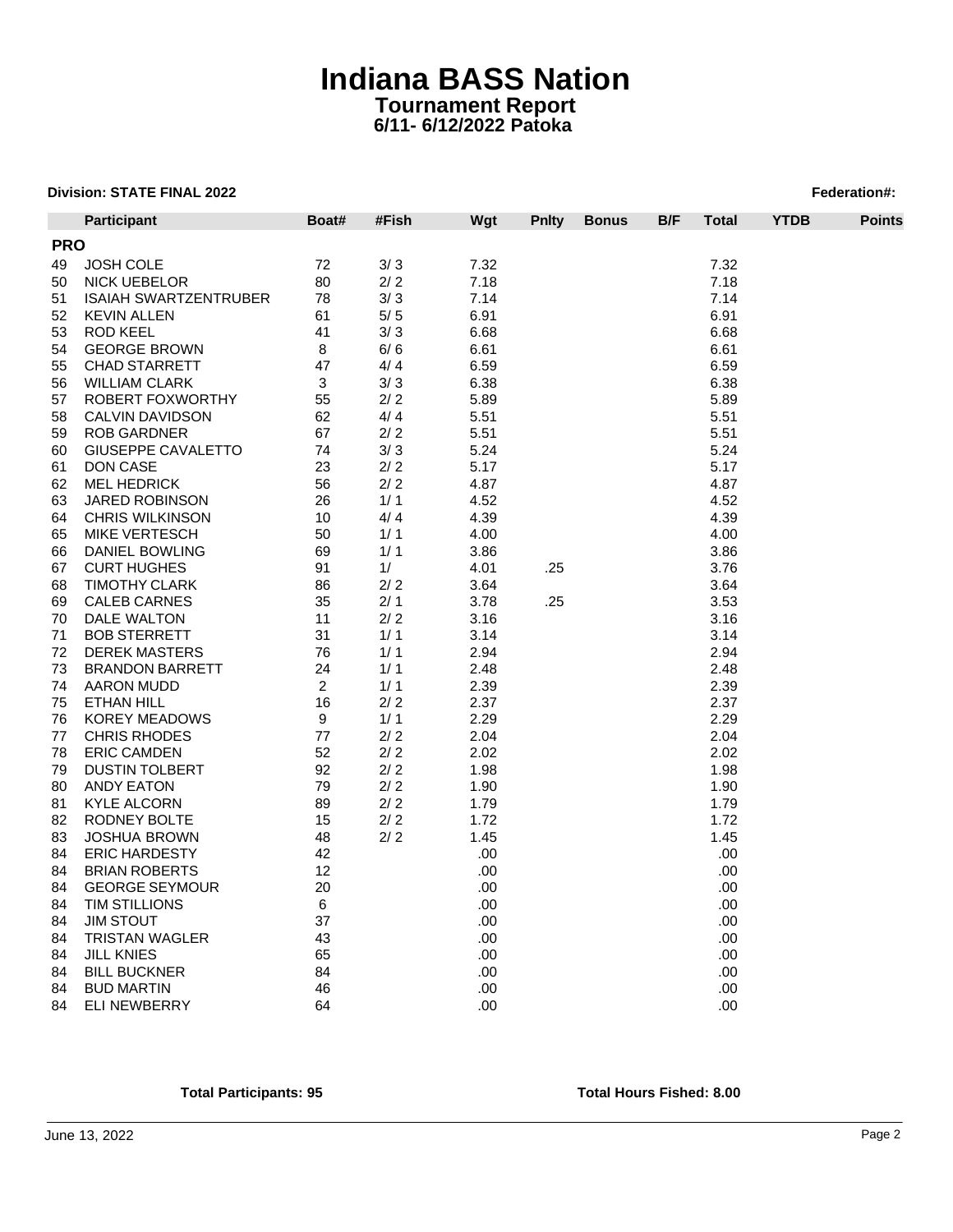|            | <b>Division: STATE FINAL 2022</b> |  |       |       |     |                                  |                                    |     |              |             | <b>Federation#:</b> |
|------------|-----------------------------------|--|-------|-------|-----|----------------------------------|------------------------------------|-----|--------------|-------------|---------------------|
|            | <b>Participant</b>                |  | Boat# | #Fish | Wat | <b>Pnity</b>                     | <b>Bonus</b>                       | B/F | <b>Total</b> | <b>YTDB</b> | <b>Points</b>       |
| <b>PRO</b> |                                   |  |       |       |     |                                  |                                    |     |              |             |                     |
|            | Total Fish Weight: 847.25         |  |       |       |     | <b>Average Fish Weight: 2.57</b> |                                    |     |              |             |                     |
|            | <b>Total Fish Weighed: 330</b>    |  |       |       |     |                                  | Average #Fish/Participant: 3.47    |     |              |             |                     |
|            | Total Fish Released: 327 (99.09%) |  |       |       |     |                                  | Average Weight / Participant: 8.92 |     |              |             |                     |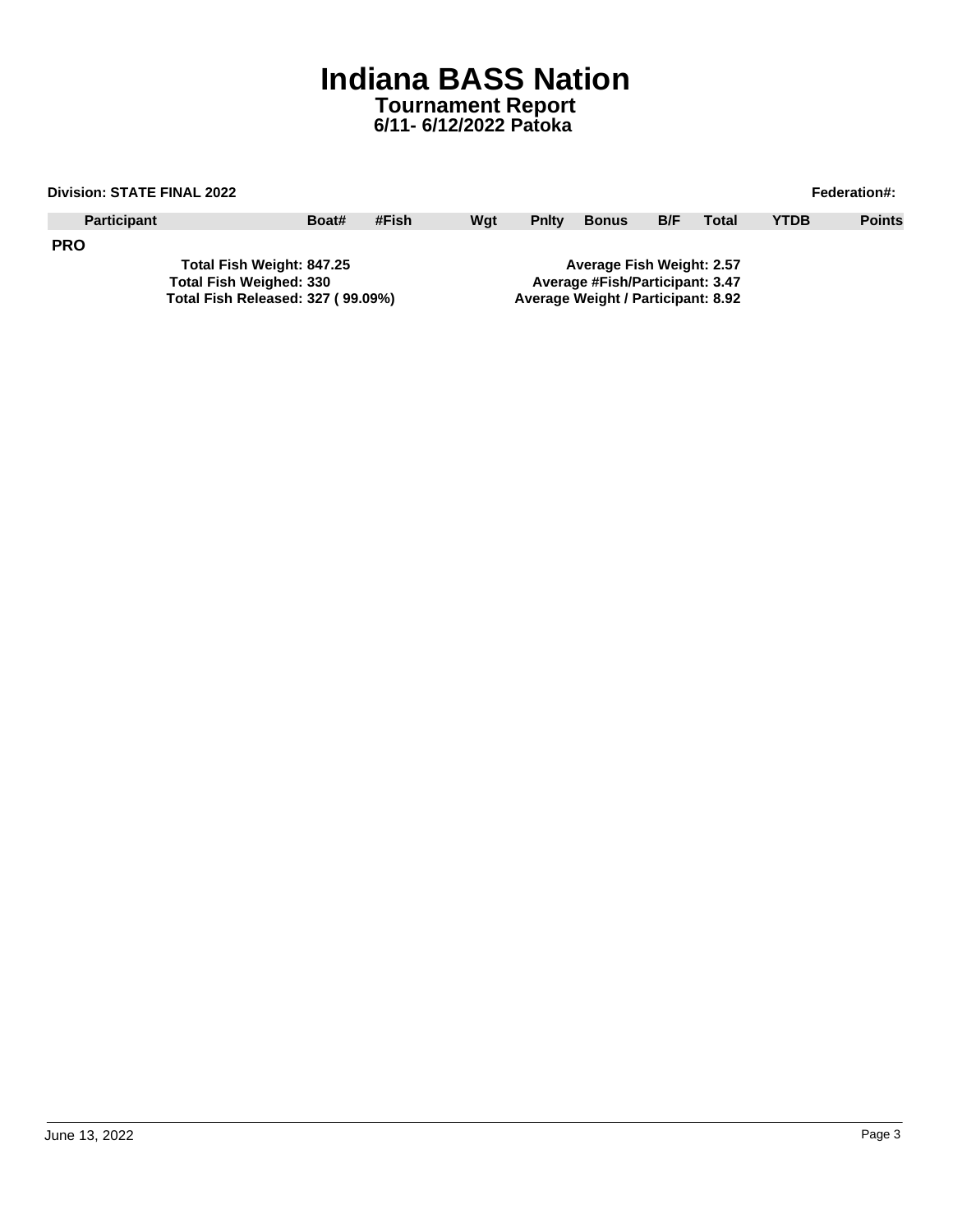|                | <b>Participant</b>                              | Boat#          | #Fish      | Wgt          | <b>Pnity</b> | <b>Bonus</b> | B/F  | <b>Total</b> | <b>YTDB</b> | <b>Points</b> |
|----------------|-------------------------------------------------|----------------|------------|--------------|--------------|--------------|------|--------------|-------------|---------------|
| AM             |                                                 |                |            |              |              |              |      |              |             |               |
| $\mathbf{1}$   | <b>CORY LORTS</b>                               | 43             | 6/6        | 17.07        |              |              | 5.49 | 17.07        |             |               |
| $\overline{2}$ | <b>ELIAS SMITH</b>                              | 85             | 4/4        | 14.74        |              |              |      | 14.74        |             |               |
| 3              | <b>SHON SMITH</b>                               | 6              | 4/4        | 12.25        |              |              |      | 12.25        |             |               |
| 4              | <b>JOE ROLLINS</b>                              | 92             | $5/5$      | 11.90        |              |              |      | 11.90        |             |               |
| 5              | <b>ROB CAMPBELL</b>                             | 78             | 4/4        | 11.54        |              |              | 3.87 | 11.54        |             |               |
| 6              | <b>BRIAN WAMPLER</b>                            | 13             | 4/4        | 11.08        |              |              |      | 11.08        |             |               |
| 7              | <b>CARL BOWSER</b>                              | 9              | 4/4        | 10.51        |              |              |      | 10.51        |             |               |
| 8              | <b>TRAVIS SCHOLZ</b>                            | 80             | 4/4        | 10.35        |              |              |      | 10.35        |             |               |
| 9              | <b>BRAD HOSTETLER SR</b>                        | 38             | 4/4        | 9.71         |              |              |      | 9.71         |             |               |
| 10             | <b>KRIS LEWIS</b>                               | 49             | 4/4        | 9.25         |              |              |      | 9.25         |             |               |
| 11             | <b>KEVIN MULLINS</b>                            | 57             | 3/3        | 8.96         |              |              |      | 8.96         |             |               |
| 12             | <b>ALEX KERNS</b>                               | 94             | 3/3        | 8.95         |              |              |      | 8.95         |             |               |
| 13             | <b>MERLIN HAMMER</b>                            | 44             | 3/3        | 8.83         |              |              |      | 8.83         |             |               |
| 14             | <b>GREG ROBERTS</b>                             | 11             | 4/4        | 8.40         |              |              |      | 8.40         |             |               |
|                | <b>GARY WAGNER</b>                              | 75             | 3/3        | 7.81         |              |              |      | 7.81         |             |               |
| 15             | <b>KADE OLIVER</b>                              | 39             | 2/2        | 7.46         |              |              | 5.42 | 7.46         |             |               |
| 16             |                                                 |                |            |              |              |              |      |              |             |               |
| 17<br>18       | <b>RENEE HENSLEY</b><br>DON GOLDSBERRY          | 81<br>16       | 3/3<br>2/2 | 7.40<br>7.07 |              |              | 4.99 | 7.40<br>7.07 |             |               |
|                | FRED COLEMAN                                    | 64             | 2/2        | 6.62         |              |              |      | 6.62         |             |               |
| 19             | MICHAEL HAMILTON                                | 15             | 2/2        | 6.31         |              |              |      | 6.31         |             |               |
| 20             |                                                 |                |            |              |              |              |      |              |             |               |
| 21             | JOHN CROOKS                                     | 23             | 2/2        | 6.02         |              |              |      | 6.02         |             |               |
| 22             | <b>COLBY REED</b>                               | 50             | 2/2        | 5.97         |              |              |      | 5.97         |             |               |
| 23             | DARREN READ                                     | 14             | 2/1        | 6.07         | .25          |              |      | 5.82         |             |               |
| 24             | <b>SAM GERTH</b>                                | 90             | $2/2$      | 5.67         |              |              |      | 5.67         |             |               |
| 25             | <b>GARY TOOMBS</b>                              | 67             | 2/2        | 5.46         |              |              |      | 5.46         |             |               |
| 26             | <b>CHAD UPTON</b>                               | 33             | 2/2        | 5.21         |              |              |      | 5.21         |             |               |
| 27             | ANDY VANCE                                      | 51             | 2/2        | 5.12         |              |              |      | 5.12         |             |               |
| 27             | <b>SEAN MICKEY</b>                              | $\overline{7}$ | 2/2        | 5.12         |              |              |      | 5.12         |             |               |
| 28             | <b>SCOTTY WALLS</b>                             | $\mathbf{1}$   | $2/2$      | 4.96         |              |              |      | 4.96         |             |               |
| 29             | <b>KYLE TAYLOR</b>                              | 69             | 2/2<br>1/1 | 4.94         |              |              |      | 4.94         |             |               |
| 30             | <b>LUKE BIRCH</b>                               | 47             | 2/2        | 4.64         |              |              |      | 4.64         |             |               |
| 31             | <b>JOEY KOLLER</b>                              | 95             |            | 4.58         |              |              |      | 4.58         |             |               |
| 32             | <b>GREG THOMAS</b>                              | 18             | 4/4        | 4.53         |              |              |      | 4.53         |             |               |
| 33             | <b>THOMAS HARBER</b><br><b>RICK MATTINGLY</b>   | 17             | 4/4<br>2/2 | 4.44         |              |              |      | 4.44         |             |               |
| 34             |                                                 | 77             |            | 4.36         |              |              |      | 4.36         |             |               |
| 35             | <b>MICHAEL MORGAN</b>                           | 63             | 4/4        | 4.20         |              |              |      | 4.20         |             |               |
| 36             | <b>JASON SPEER</b>                              | 61             | 4/4        | 4.09         |              |              |      | 4.09         |             |               |
| 37             | <b>BRANDON WHITE</b>                            | 55<br>74       | 2/2        | 4.09         |              |              |      | 4.09         |             |               |
| 38             | <b>PATRICK RIPPY</b>                            |                | $2/2$      | 3.98         |              |              |      | 3.98         |             |               |
| 38             | <b>EZRA LANTAFF</b>                             | 84             | 2/2        | 3.98         |              |              |      | 3.98         |             |               |
| 39             | <b>JEFF WHITE</b>                               | 79             | 2/2        | 3.76         |              |              |      | 3.76         |             |               |
| 40             | <b>ERICKA DANIELS</b><br><b>HEATH KOHLMEIER</b> | 29             | 4/4        | 3.68         |              |              |      | 3.68         |             |               |
| 41             |                                                 | 3              | 2/2        | 3.45         |              |              |      | 3.45         |             |               |
| 42             | JADEN FARLEY                                    | 35             | 1/1        | 3.11         |              |              |      | 3.11         |             |               |
| 43             | <b>CHARLIE HUGHES</b>                           | 45             | 2/2        | 2.66         |              |              |      | 2.66         |             |               |
| 44             | <b>JEREMIAH MORGAN</b>                          | 82             | 2/2        | 2.53         |              |              |      | 2.53         |             |               |
| 45             | <b>JACE BRESCHER</b>                            | 83             | 2/2        | 2.48         |              |              |      | 2.48         |             |               |
| 46             | DANIEL EVERSOLE                                 | 71             | 2/2        | 2.41         |              |              |      | 2.41         |             |               |
| 47             | <b>BRILEY OGSBURY</b>                           | 56             | 2/2        | 2.38         |              |              |      | 2.38         |             |               |
| 48             | <b>STEVE WIGAND</b>                             | 59             | 2/2        | 2.31         |              |              |      | 2.31         |             |               |
|                |                                                 |                |            |              |              |              |      |              |             |               |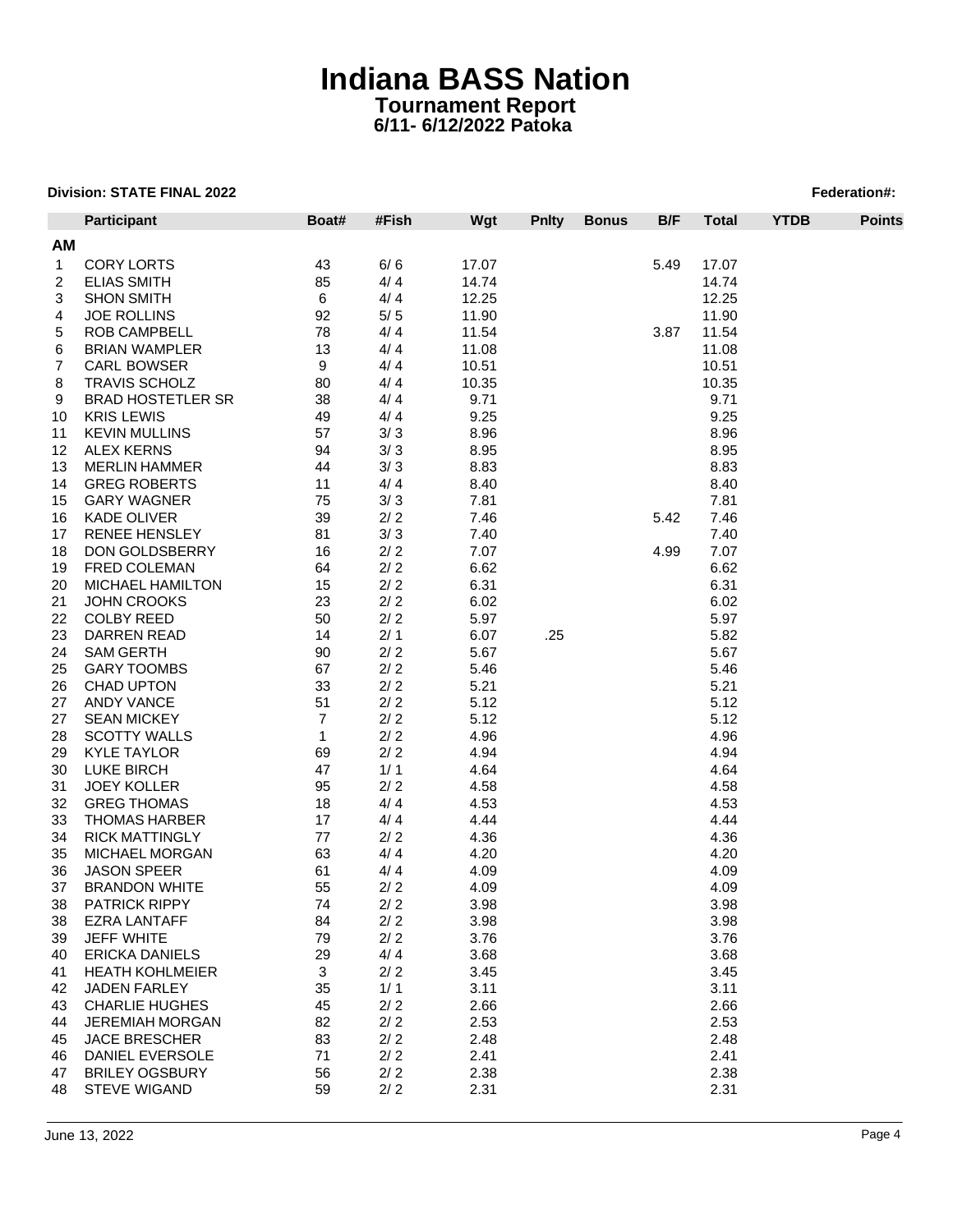|    | <b>Participant</b>       | Boat#          | #Fish | Wgt  | <b>Pnity</b> | <b>Bonus</b> | B/F | <b>Total</b> | <b>YTDB</b> | <b>Points</b> |
|----|--------------------------|----------------|-------|------|--------------|--------------|-----|--------------|-------------|---------------|
| AM |                          |                |       |      |              |              |     |              |             |               |
| 49 | <b>JACOB GRESS</b>       | 72             | 1/1   | 2.28 |              |              |     | 2.28         |             |               |
| 50 | <b>JESSE CULLISON</b>    | 70             | 2/2   | 2.24 |              |              |     | 2.24         |             |               |
| 51 | <b>ERIC BOGER</b>        | 46             | 1/1   | 2.22 |              |              |     | 2.22         |             |               |
| 52 | <b>BEN OKES</b>          | 25             | 1/1   | 2.19 |              |              |     | 2.19         |             |               |
| 53 | PAT NOWAKOWSKI           | 41             | 2/2   | 2.12 |              |              |     | 2.12         |             |               |
| 54 | <b>BRAD WATTS</b>        | $\overline{2}$ | 1/1   | 2.05 |              |              |     | 2.05         |             |               |
| 55 | <b>JOHN YOUNG</b>        | 93             | 2/2   | 2.02 |              |              |     | 2.02         |             |               |
| 56 | <b>MIKE ASHLEY</b>       | 5              | 1/1   | 2.02 |              |              |     | 2.02         |             |               |
| 57 | <b>JOHN SMITH</b>        | 4              | 2/2   | 2.00 |              |              |     | 2.00         |             |               |
| 58 | <b>JASON HARTZ</b>       | 26             | $2/2$ | 1.95 |              |              |     | 1.95         |             |               |
| 59 | <b>JOHN ALBERTSON</b>    | 30             | 2/2   | 1.76 |              |              |     | 1.76         |             |               |
| 60 | <b>ERIC MOORE</b>        | 60             | 1/1   | 1.75 |              |              |     | 1.75         |             |               |
| 61 | <b>BLAKE STOUT</b>       | 52             | 1/1   | 1.73 |              |              |     | 1.73         |             |               |
| 62 | ZACH CLINE               | 76             |       | .00  |              |              |     | .00          |             |               |
|    |                          |                |       |      |              |              |     |              |             |               |
| 62 | <b>MIKE WHITE</b>        | 34             |       | .00. |              |              |     | .00          |             |               |
| 62 | <b>NICK MYERS</b>        | 19             |       | .00  |              |              |     | .00          |             |               |
| 62 | <b>DEVON GUFFEY</b>      | 28             |       | .00  |              |              |     | .00          |             |               |
| 62 | <b>RON ROE</b>           | 36             |       | .00  |              |              |     | .00          |             |               |
| 62 | <b>JOSHUA MONTGOMERY</b> | 10             |       | .00. |              |              |     | .00          |             |               |
| 62 | <b>JOHN BRAUN</b>        | 87             |       | .00. |              |              |     | .00          |             |               |
| 62 | <b>TYLER LLOYD</b>       | 62             |       | .00  |              |              |     | .00          |             |               |
| 62 | <b>BRANDEN HARDESTY</b>  | 68             |       | .00  |              |              |     | .00          |             |               |
| 62 | <b>KEEGAN JONES</b>      | 37             |       | .00  |              |              |     | .00          |             |               |
| 62 | <b>JASON YOCUM</b>       | 65             |       | .00. |              |              |     | .00          |             |               |
| 62 | DAVID HOFFMAN            | 27             |       | .00. |              |              |     | .00          |             |               |
| 62 | <b>BILL HOLBROOK</b>     | 88             |       | .00  |              |              |     | .00          |             |               |
| 62 | <b>ANTHONY PRICE</b>     | 58             |       | .00  |              |              |     | .00          |             |               |
| 62 | <b>THOMAS PRITCHARD</b>  | 53             |       | .00  |              |              |     | .00          |             |               |
| 62 | <b>HEATH KHOLMEIRE</b>   |                |       | .00. |              |              |     | .00          |             |               |
| 62 | NICK SCHUETZ             | 8              |       | .00  |              |              |     | .00          |             |               |
| 62 | <b>LUCAS FISHER</b>      | 22             |       | .00  |              |              |     | .00          |             |               |
| 62 | <b>DILLAN WHITE</b>      | 12             |       | .00  |              |              |     | .00          |             |               |
| 62 | <b>CORY CARTER</b>       | 40             |       | .00  |              |              |     | .00          |             |               |
| 62 | DYLAN WHITE              |                |       | .00. |              |              |     | .00          |             |               |
| 62 | <b>LEVI ECKERT</b>       | 54             |       | .00. |              |              |     | .00          |             |               |
| 62 | <b>KYLER MASON</b>       | 48             |       | .00  |              |              |     | .00          |             |               |
| 62 | ROGER HENSON             | 89             |       | .00  |              |              |     | .00          |             |               |
| 62 | <b>THOMAS DENNISON</b>   | 21             |       | .00  |              |              |     | .00          |             |               |
| 62 | WILLIAM GRUWELL          | 32             |       | .00  |              |              |     | .00          |             |               |
| 62 | <b>BRAD BONWELL</b>      | 73             |       | .00  |              |              |     | .00          |             |               |
| 62 | <b>KELLY ABRAM</b>       | 66             |       | .00  |              |              |     | .00          |             |               |
| 62 | <b>JASON THORTON</b>     | 20             |       | .00  |              |              |     | .00          |             |               |
| 62 | <b>KURT OTTO</b>         | 31             |       | .00  |              |              |     | .00          |             |               |
| 62 | <b>BRANDON ORR</b>       | 24             |       | .00  |              |              |     | .00          |             |               |
| 62 | <b>ADAM HERBERT</b>      | 42             |       | .00  |              |              |     | .00          |             |               |
| 62 | JEFFERY JOHNSON          | 86             |       | .00  |              |              |     | .00          |             |               |
| 62 | <b>MIKE MONG</b>         | 91             |       | .00. |              |              |     | .00.         |             |               |
|    |                          |                |       |      |              |              |     |              |             |               |